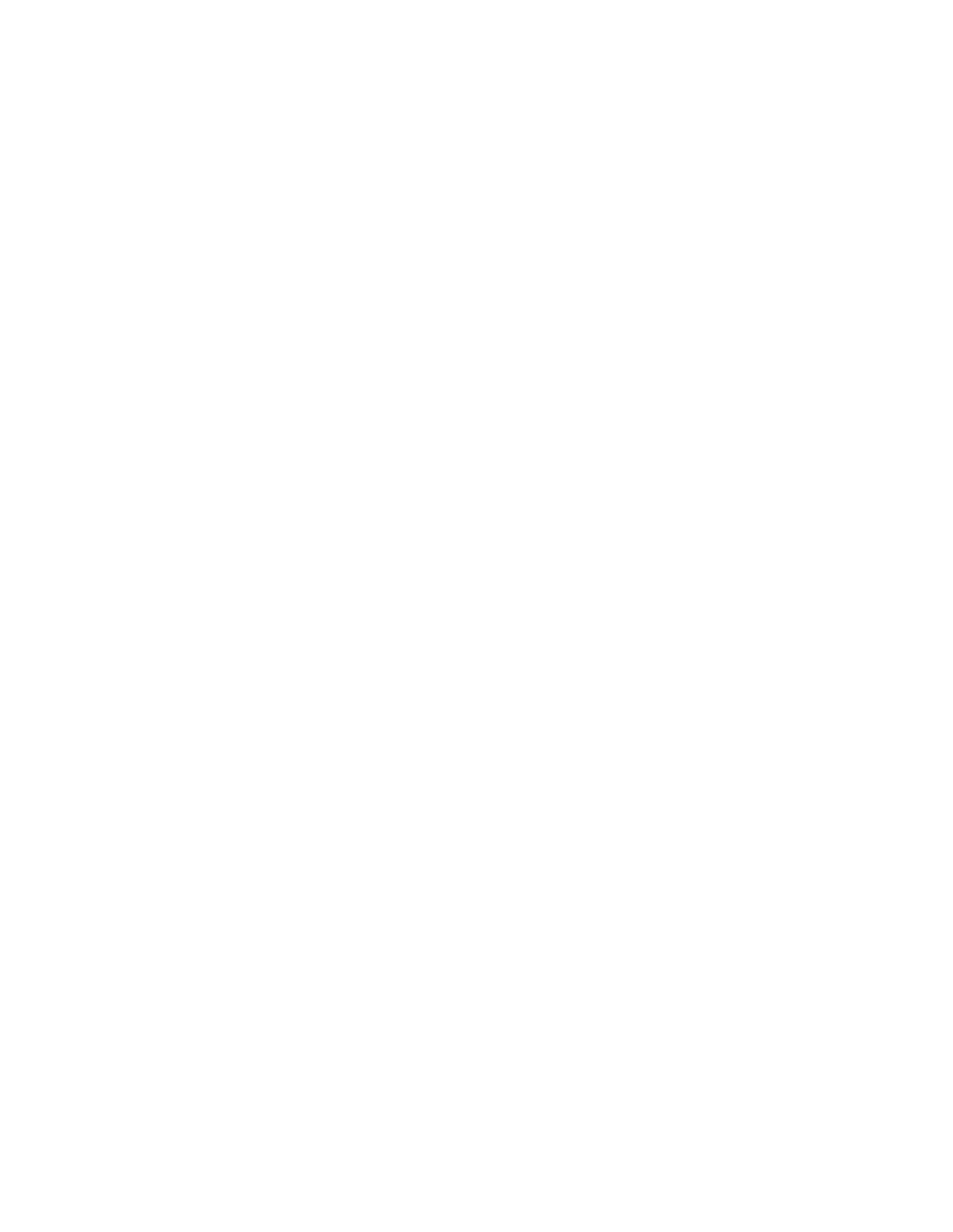

### **ISLAMORADA, VILLAGE OF ISLANDS REGULAR VILLAGE COUNCIL MEETING**

**Founders Park Community Center 87000 Overseas Hwy Islamorada, FL 33036 July 25, 2013 5:30 PM** 

- **I. CALL TO ORDER\ROLL CALL**
- **II. PLEDGE OF ALLEGIANCE**
- **III. PRESENTATIONS AND ANNOUNCEMENTS**
- **IV. PUBLIC COMMENT**
- **V. AGENDA: Request for Deletion / Emergency Additions**
- **VI. CITIZENS' ADVISORY COMMITTEE UPDATES**

# **VII. VILLAGE MANAGER REPORTS AND UPDATES**

- **A.** Update on Planning and Development Services Including CityView Progress
- **B.** Update on Lower Matecumbe Beach Concerns

#### **VIII. CONSENT AGENDA**

(All items on the Consent Agenda are considered routine by the Village Council and will be approved by one motion. There will be no separate discussion of these items unless a Councilmember so requests, in which event, the item will be moved to the Main Agenda.)

**A.** Minutes: **TAB 1**

April 11, 2013 Regular Village Council Meeting

June 27, 2013 Village Council Workshop

# **IX. ORDINANCES**

**A.** First Reading – Application for Text Amendment to the Comprehensive Plan and **TAB 2**  Land Development Regulations (TA-12-01) by EDSA, Inc. on behalf of Bonefish Holdings LLC, formerly known as AV Investors LLC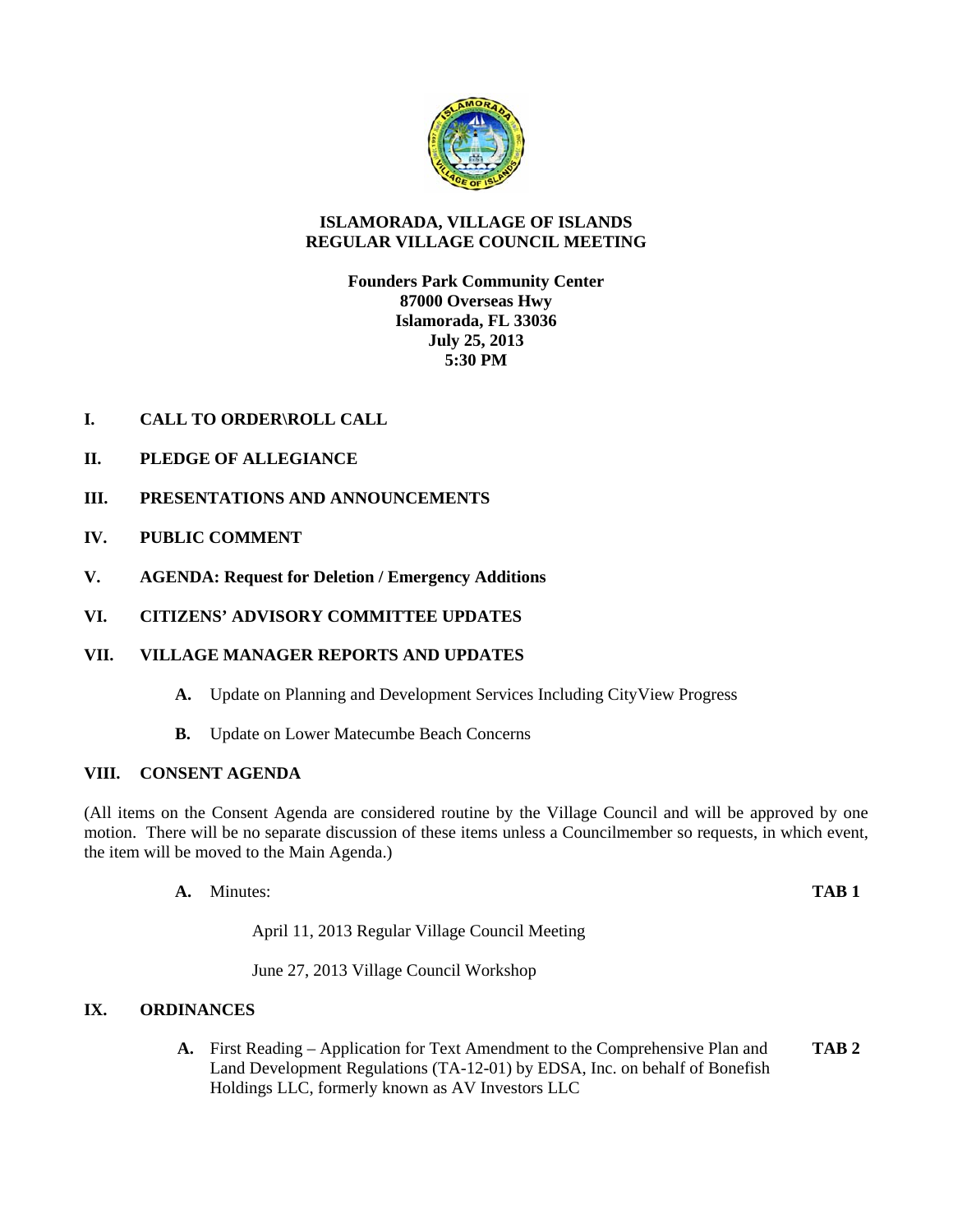**AN ORDINANCE OF ISLAMORADA, VILLAGE OF ISLANDS, FLORIDA, CONSIDERING THE REQUEST BY EDSA, INC. ON BEHALF OF BONEFISH HOLDINGS, LLC TO AMEND THE TEXT OF THE COMPREHENSIVE PLAN BY MODIFYING EXISTING POLICIES AND CREATING A NEW POLICY WITHIN THE FUTURE LAND USE ELEMENT THAT WOULD ALLOW HIGHER RESIDENTIAL DENSITY AND NONRESIDENTIAL INTENSITY WITHIN THE MIXED USE (MU) FUTURE LAND USE MAP CATEGORY FOR ECO-SUSTAINABLE LODGING USES, ALLOW UNDEVELOPABLE ENVIRONMENTALLY SENSITIVE LANDS CURRENTLY INELIGIBLE FOR RESIDENTIAL DENSITY AND NONRESIDENTIAL INTENSITY TO COUNT TOWARD ON-SITE DEVELOPMENT POTENTIAL FOR ECO-SUSTAINABLE LODGING USES, REDUCE MINIMUM OPEN SPACE REQUIREMENTS FOR ECO-SUSTAINABLE LODGING USES, AND REQUIRE A MANAGEMENT PLAN IN LIEU OF A CONSERVATION EASEMENT FOR ECO-SUSTAINABLE LODGING USES; MODIFYING EXISTING POLICIES AND CREATING A NEW POLICY WITHIN THE COASTAL MANAGEMENT ELEMENT TO ENCOURAGE ENHANCEMENT OF WETLANDS, ALLOW AN EXCEPTION TO THE WETLAND SETBACK FOR ECO-SUSTAINABLE LODGING USES, ESTABLISH MINIMUM CRITERIA AND STANDARDS FOR ECO-SUSTAINABLE LODGING, REQUIRE THIRD PARTY PEER REVIEW OF PLANS AND COMPLIANCE FOR ECO-SUSTAINABLE LODGING USES, AND REQUIRE AN EDUCATIONAL PROGRAM FOR ECO-SUSTAINABLE LODGING USES; AND MODIFYING EXISTING POLICIES WITHIN THE CONSERVATION ELEMENT TO ALLOW AN EXCEPTION TO THE WETLAND SETBACK FOR ECO-SUSTAINABLE LODGING USES, ALLOW RESTORED LAND TO COUNT AS OPEN SPACE FOR ECOSUSTAINABLE LODGING USES, ALLOW RESTORED LAND FOR ECO-SUSTAINABLE LODGING USES TO BE CLEARED, AND FURTHER ESTABLISH ECO-SUSTAINABLE LODGING RESTORATION AS A CLUSTERING TECHNIQUE TO MITIGATE DEVELOPMENT IMPACTS; PROVIDING FOR THE TRANSMITTAL OF THIS ORDINANCE TO THE FLORIDA DEPARTMENT OF ECONOMIC OPPORTUNITY; PROVIDING FOR SEVERABILITY; AND PROVIDING FOR AN EFFECTIVE DATE UPON APPROVAL OF THIS ORDINANCE BY THE FLORIDA DEPARTMENT OF ECONOMIC OPPORTUNITY** 

**AN ORDINANCE OF ISLAMORADA, VILLAGE OF ISLANDS, FLORIDA, CONSIDERING THE REQUEST BY EDSA, INC. ON BEHALF OF BONEFISH HOLDINGS, LLC TO AMEND THE TEXT OF CHAPTER 30 "LAND DEVELOPMENT REGULATIONS" OF THE CODE OF ORDINANCES BY MODIFYING ARTICLE II "RULES OF CONSTRUCTION AND DEFINITIONS," SECTION 30-32 "SPECIFIC DEFINITIONS" TO ESTABLISH THE DEFINITION OF ECOSUSTAINABLE LODGING; MODIFYING ARTICLE IV "ADMINISTRATIVE PROCEDURES," DIVISION 11 "BUILDING PERMIT ALLOCATION SYSTEM," SECTION 30-476 "BUILDING PERMIT ALLOCATION EVALUATION CRITERIA AND AWARD" TO ESTABLISH EVALUATION CRITERIA WITHIN THE NONRESIDENTIAL BUILDING PERMIT ALLOCATION SYSTEM FOR ECO-SUSTAINABLE LODGING USES AND LEED DESIGN CERTIFICATION; MODIFYING ARTICLE V "SCHEDULE OF DISTRICT USE AND DEVELOPMENT STANDARDS," DIVISION 2**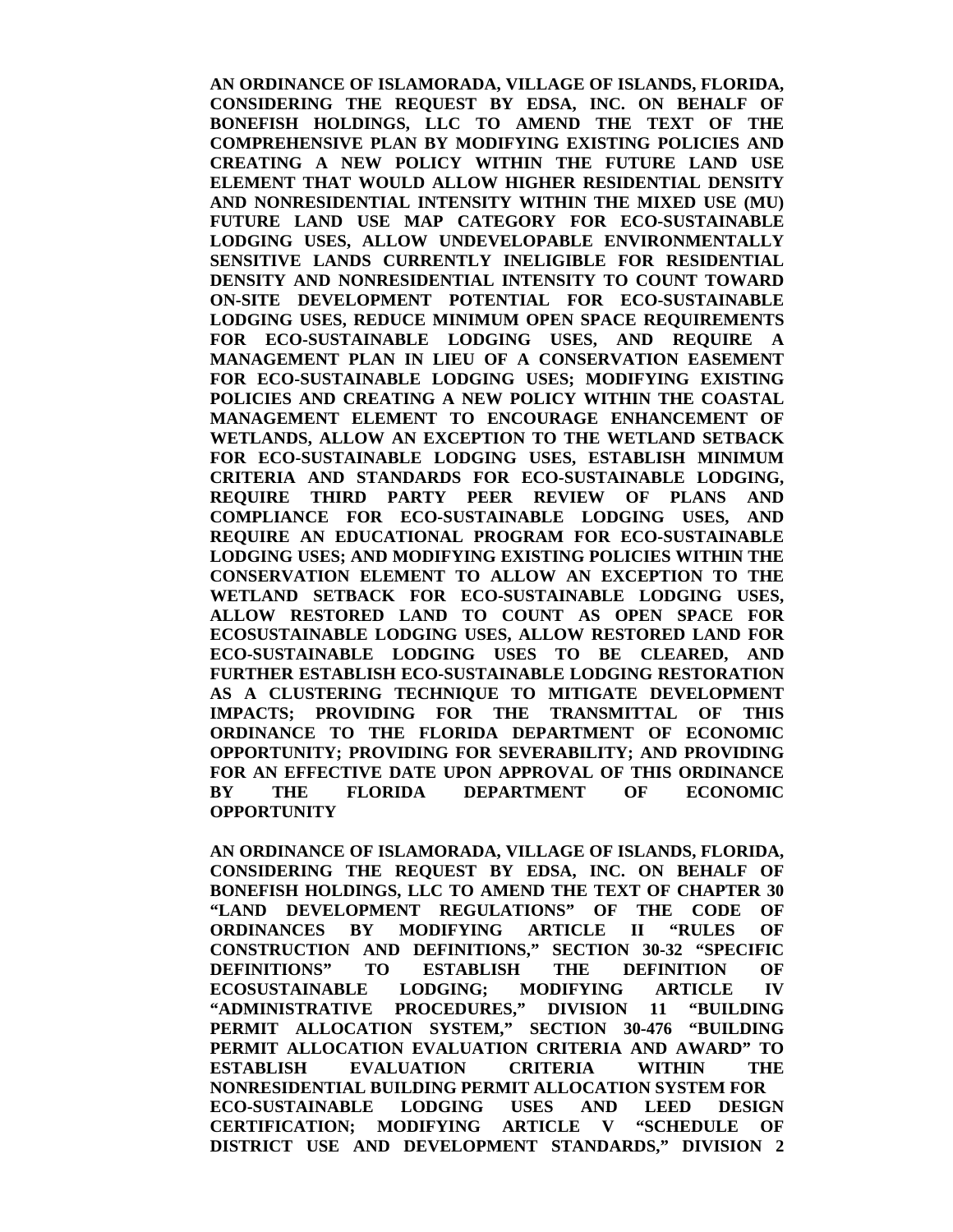**"ZONING DISTRICTS," SECTION 30-693 "TOURIST COMMERCIAL (TC) ZONING DISTRICT" TO ESTABLISH ECO-SUSTAINABLE LODGING HAVING UP TO 70 ROOMS AS A PERMITTED USE AND ALLOW HIGHER RESIDENTIAL DENSITY AND NONRESIDENTIAL INTENSITY FOR ECO-SUSTAINABLE LODGING USES; AND MODIFYING ARTICLE VII "ENVIRONMENTAL REGULATIONS," DIVISION 4 "ENVIRONMENTAL STANDARDS" TO PERMIT A MANAGEMENT PLAN TO SUBSTITUTE FOR A CONSERVATION EASEMENT FOR ECO-SUSTAINABLE LODGING USES AND REDUCE OPEN SPACE REQUIREMENTS FOR ECO-SUSTAINABLE LODGING USES; PROVIDING FOR SEVERABILITY; PROVIDING FOR THE REPEAL OF ALL CODE PROVISIONS AND ORDINANCES INCONSISTENT WITH THIS ORDINANCE; PROVIDING FOR INCLUSION IN THE CODE; PROVIDING FOR THE TRANSMITTAL OF THIS ORDINANCE TO THE FLORIDA DEPARTMENT OF ECONOMIC OPPORTUNITY; AND PROVIDING FOR AN EFFECTIVE DATE UPON APPROVAL OF THIS ORDINANCE BY THE FLORIDA DEPARTMENT OF ECONOMIC OPPORTUNITY** 

**B.** First Reading - Land Development Regulations Text Amendment to Clear Sight **TAB 3 Triangles** 

**AN ORDINANCE OF ISLAMORADA, VILLAGE OF ISLANDS, FLORIDA, AMENDING CHAPTER 30 "LAND DEVELOPMENT REGULATIONS," ARTICLE II "RULES OF CONSTRUCTION AND DEFINITIONS," SECTION 30-32 "SPECIFIC DEFINITIONS" AND ARTICLE V "SCHEDULE OF DISTRICT USE AND DEVELOPMENT STANDARDS," DIVISION 7 "OFF-STREET PARKING, LOADING AND DRIVEWAY STANDARDS" OF THE CODE OF ORDINANCES; PROVIDING FOR SEVERABILITY; PROVIDING FOR THE REPEAL OF ALL CODE PROVISIONS AND ORDINANCES INCONSISTENT WITH THIS ORDINANCE; PROVIDING FOR INCLUSION IN THE CODE; PROVIDING FOR THE TRANSMITTAL OF THIS ORDINANCE TO THE FLORIDA DEPARTMENT OF ECONOMIC OPPORTUNITY; AND PROVIDING FOR AN EFFECTIVE DATE UPON APPROVAL OF THIS ORDINANCE BY THE FLORIDA DEPARTMENT OF ECONOMIC OPPORTUNITY**

**C.** First Reading - Land Development Regulations Text Amendment to Zoning Districts **TAB 4** and Setback Requirements

**AN ORDINANCE OF ISLAMORADA, VILLAGE OF ISLANDS, FLORIDA, AMENDING CHAPTER 30 "LAND DEVELOPMENT REGULATIONS," ARTICLE II "RULES OF CONSTRUCTION AND DEFINITIONS," SECTION 30-32 "SPECIFIC DEFINITIONS" AND ARTICLE "SCHEDULE OF DISTRICT USE AND DEVELOPMENT STANDARDS," DIVISION 2 "ZONING DISTRICTS" OF THE CODE OF ORDINANCES; PROVIDING FOR THE REPEAL OF ALL CODE PROVISIONS AND ORDINANCES INCONSISTENT WITH THE PROVISIONS OF THIS ORDINANCE; PROVIDING FOR SEVERABILITY; PROVIDING FOR INCLUSION IN THE VILLAGE CODE; PROVIDING FOR THE TRANSMITTAL OF THIS ORDINANCE TO THE STATE DEPARTMENT OF ECONOMIC OPPORTUNITY; AND PROVIDING FOR AN EFFECTIVE DATE UPON THE APPROVAL OF THIS ORDINANCE BY THE STATE DEPARTMENT OF ECONOMIC OPPORTUNITY**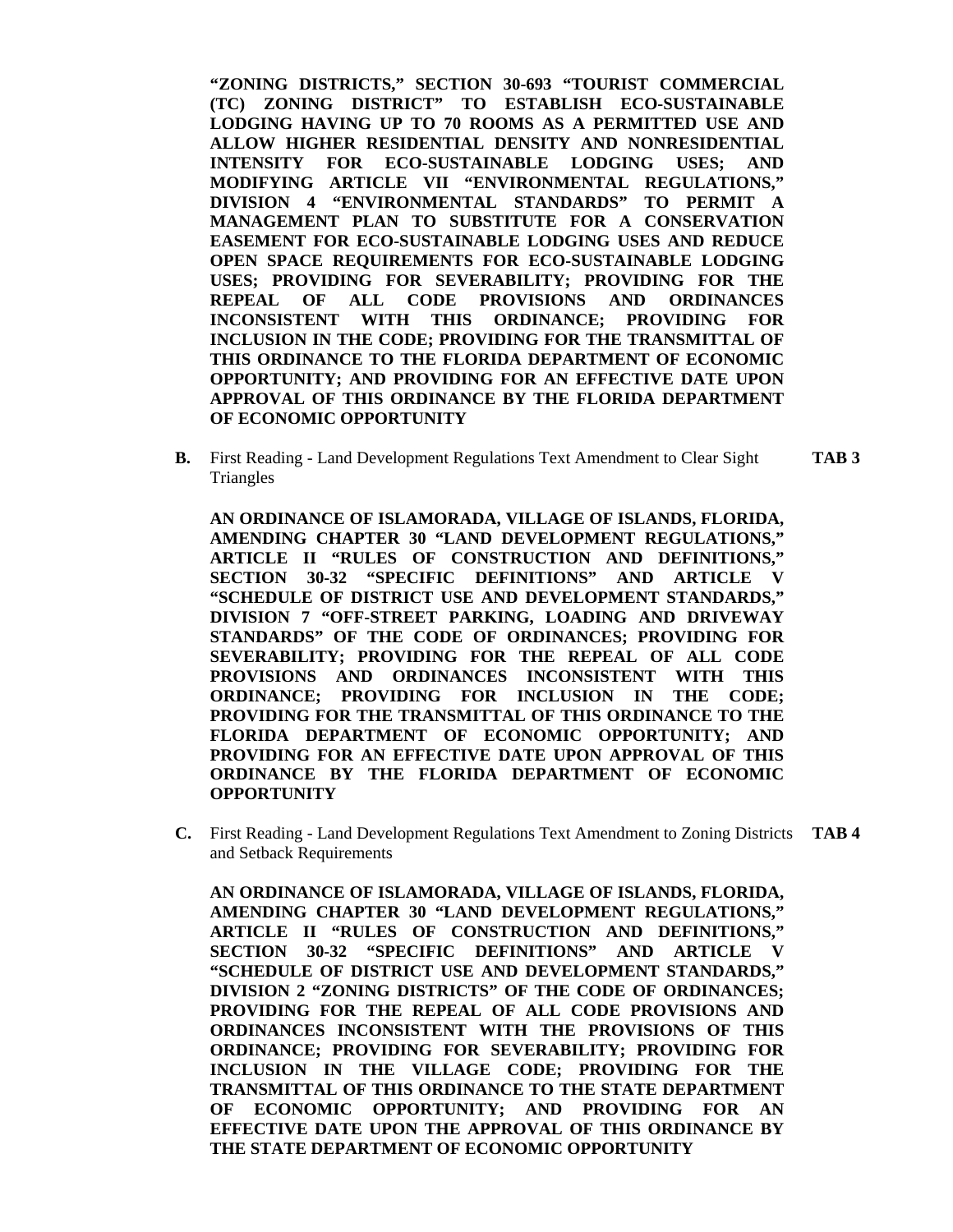#### **X. QUASI-JUDICIAL**

**A.** Dock Length Variance (VAR-12-01) by Scott Daiagi for Property Located at **TAB 5**  89401 Old Highway, Plantation Key, Parcel Number 00092490-000000

**A RESOLUTION OF THE VILLAGE COUNCIL OF ISLAMORADA, VILLAGE OF ISLANDS, FLORIDA, CONSIDERING THE REQUEST BY SCOTT DAIAGI FOR A DOCK LENGTH VARIANCE FOR THE DEVELOPMENT OF A PIER-TYPE DOCK WITH A 4' X 315' ACCESS WALK CULMINATING IN A 160 SQUARE FOOT (8' X 20') TERMINAL PLATFORM AND TWO DOLPHIN WOOD MOORING PILINGS LOCATED 25 FEET OFF THE TERMINAL END OF THE DOCKING FACILITY 20 FEET APART, FOR A DOCKING FACILITY WITH A TOTAL FOOTPRINT OF 1,920 SQUARE FEET ON PROPERTY LOCATED AT 89401 OLD HIGHWAY, PLANTATION KEY, AS LEGALLY DESCRIBED IN EXHIBIT "A;" PROVIDING FOR THE TRANSMITTAL OF THIS RESOLUTION TO THE FLORIDA DEPARTMENT OF ECONOMIC OPPORTUNITY; AND PROVIDING FOR AN EFFECTIVE DATE** 

#### **XI. RESOLUTIONS**

**A.** Proposed Resolution Establishing an Ad Hoc Village Attorney Recommendation **TAB 6**  Advisory Committee

**A RESOLUTION OF THE VILLAGE COUNCIL OF ISLAMORADA, VILLAGE OF ISLANDS, FLORIDA, ESTABLISHING THE AD HOC VILLAGE ATTORNEY RECOMMENDATION COMMITTEE; PROVIDING FOR THE TERM AND COMPOSITION; PROVIDING FOR MEETINGS AND DISQUALIFICATION OF MEMBERS; PROVIDING FOR STAFF PARTICIPATION; PROVIDING FOR GOALS AND OBJECTIVES; PROVIDING FOR DUTIES AND RESPONSIBILITIES; PROVIDING FOR DISSOLUTION; AND PROVIDING FOR AN EFFECTIVE DATE** 

**XII. MOTIONS** 

#### **XIII. WASTEWATER MATTERS**

- **A.** Wastewater Project Update **TAB 7** 
	-
- **B.** Resolution Approving Phase II Wastewater Collection and Treatment Facilities Final **TAB 8** Assessment

**A RESOLUTION OF THE VILLAGE COUNCIL OF ISLAMORADA, VILLAGE OF ISLANDS, FLORIDA, RELATING TO THE CONSTRUCTION OF WASTEWATER COLLECTION AND TREATMENT FACILITIES WITHIN THE WASTEWATER ASSESSMENT AREA WITHIN THE VILLAGE BUT EXCLUDING THE NORTH PLANTATION KEY AND WOODS CORNER ASSESSMENT AREAS; IMPOSING SPECIAL ASSESSMENTS; APPROVING THE ASSESSMENT ROLL; PROVIDING FOR COLLECTION OF THE ASSESSMENTS; AND PROVIDING AN EFFECTIVE DATE**